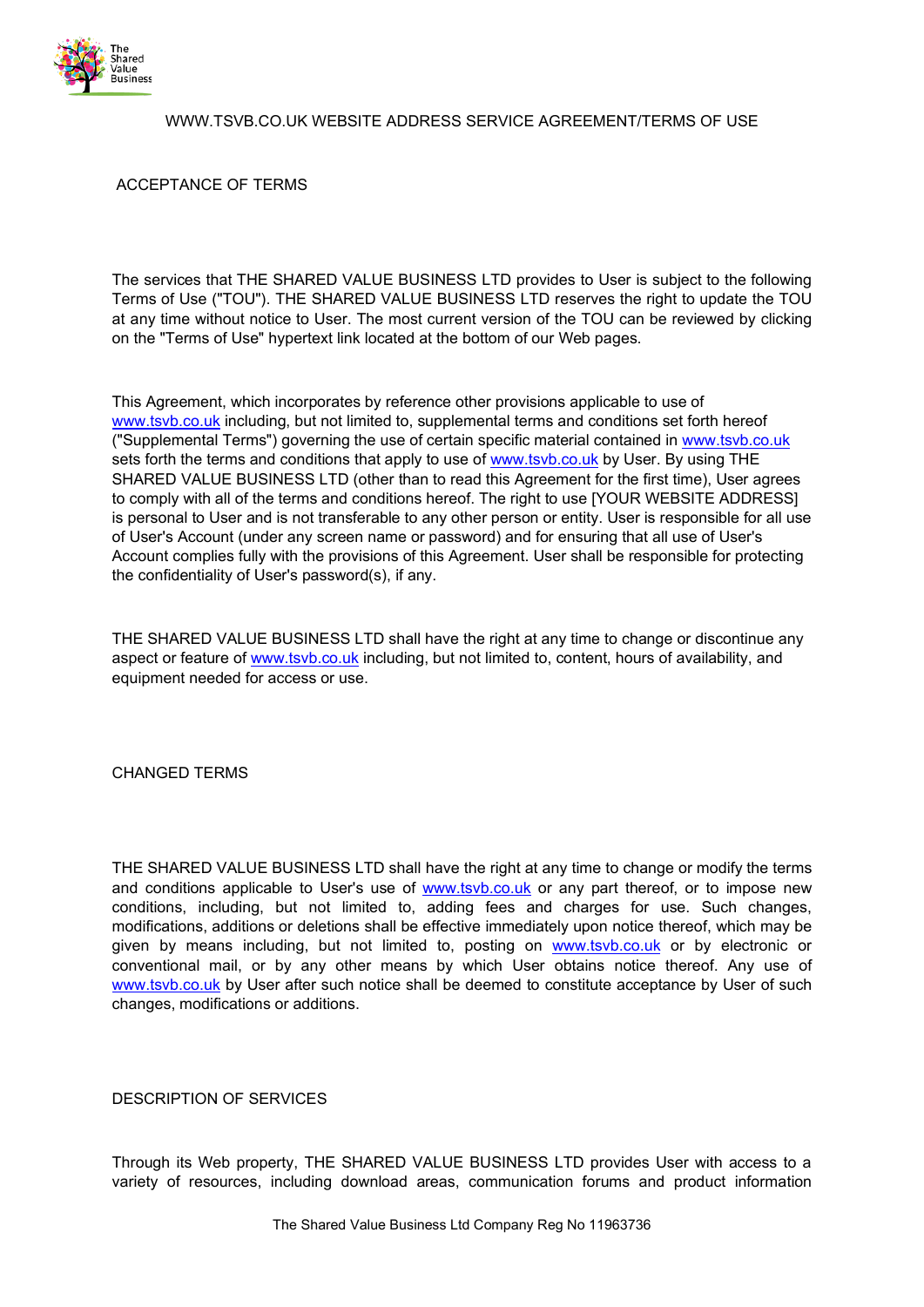

(collectively "Services"). The Services, including any updates, enhancements, new features, and/or the addition of any new Web properties, are subject to the TOU.

#### EQUIPMENT

User shall be responsible for obtaining and maintaining all telephone, computer hardware, software and other equipment needed for access to and use of [www.tsvb.co.uk](http://www.onescmedia.co.uk/) and all charges related thereto.

USER CONDUCT

User shall use [www.tsvb.co.uk](http://www.onescmedia.co.uk/) for lawful purposes only. User shall not post or transmit through [www.tsvb.co.uk](http://www.onescmedia.co.uk/) any material which violates or infringes in any way upon the rights of others, which is unlawful, threatening, abusive, defamatory, invasive of privacy or publicity rights, vulgar, obscene, profane or otherwise objectionable, which encourages conduct that would constitute a criminal offense, give rise to civil liability or otherwise violate any law, or which, without THE SHARED VALUE BUSINESS LTD 's express prior approval, contains advertising or any solicitation with respect to products or services. Any conduct by a User that in THE SHARED VALUE BUSINESS LTD 's discretion restricts or inhibits any other User from using or enjoying [www.tsvb.co.uk](http://www.onescmedia.co.uk/) will not be permitted. User shall not use [www.tsvb.co.uk](http://www.onescmedia.co.uk/) to advertise or perform any commercial solicitation, including, but not limited to, the solicitation of users to become subscribers of other on-line information services competitive with THE SHARED VALUE BUSINESS LTD

[www.tsvb.co.uk](http://www.onescmedia.co.uk/) contains copyrighted material, trademarks and other proprietary information, including, but not limited to, text, software, photos, video, graphics, music and sound, and the entire contents o[f www.tsvb.co.uk](http://www.onescmedia.co.uk/) are copyrighted as a collective work under the UK copyright laws. THE SHARED VALUE BUSINESS LTD owns a copyright in the selection, coordination, arrangement and enhancement of such content, as well as in the content original to it. User may not modify, publish, transmit, participate in the transfer or sale, create derivative works, or in any way exploit, any of the content, in whole or in part. User may download copyrighted material for User's personal use only. Except as otherwise expressly permitted under copyright law, no copying, redistribution, retransmission, publication or commercial exploitation of downloaded material will be permitted without the express permission of THE SHARED VALUE BUSINESS LTD and the copyright owner. In the event of any permitted copying, redistribution or publication of copyrighted material, no changes in or deletion of author attribution, trademark legend or copyright notice shall be made. User acknowledges that it does not acquire any ownership rights by downloading copyrighted material.

User shall not upload, post or otherwise make available on [www.tsvb.co.uk](http://www.onescmedia.co.uk/) any material protected by copyright, trademark or other proprietary right without the express permission of the owner of the copyright, trademark or other proprietary right and the burden of determining that any material is not protected by copyright rests with User. User shall be solely liable for any damage resulting from any infringement of copyrights, proprietary rights, or any other harm resulting from such a submission. By submitting material to any public area of [www.tsvb.co.uk](http://www.onescmedia.co.uk/) User automatically grants, or warrants that the owner of such material has expressly granted THE SHARED VALUE BUSINESS LTD the royaltyfree, perpetual, irrevocable, non-exclusive right and license to use, reproduce, modify, adapt, publish,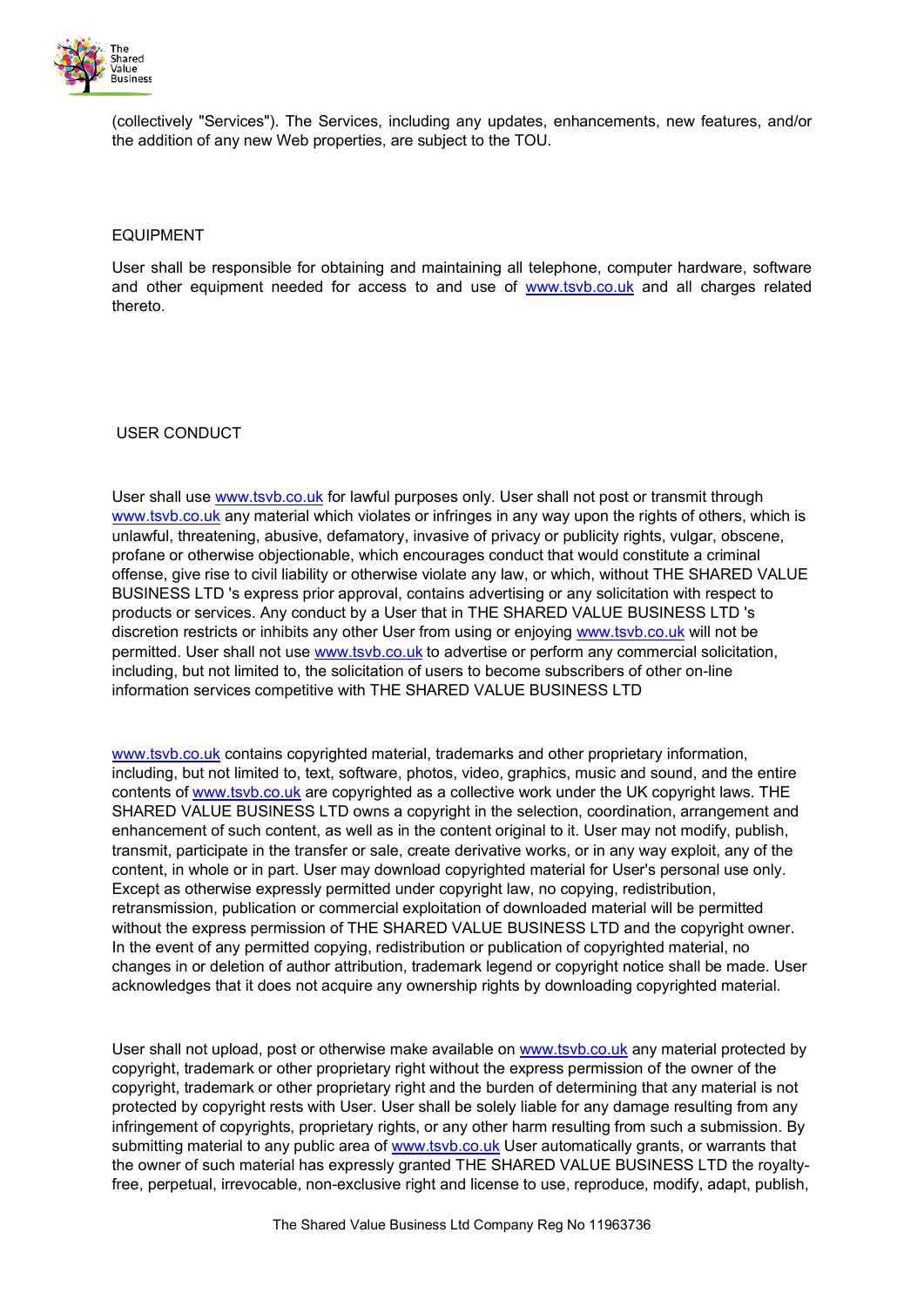

translate and distribute such material (in whole or in part) worldwide and/or to incorporate it in other works in any form, media or technology now known or hereafter developed for the full term of any copyright that may exist in such material. User also permits any other User to access, view, store or reproduce the material for that User's personal use. User hereby grants THE SHARED VALUE BUSINESS LTD the right to edit, copy, publish and distribute any material made available on [www.tsvb.co.uk](http://www.onescmedia.co.uk/) by User.

The foregoing provisions of Section 5 are for the benefit of THE SHARED VALUE BUSINESS LTD, its subsidiaries, affiliates and its third party content providers and licensors and each shall have the right to assert and enforce such provisions directly or on its own behalf.

USE OF SERVICES

The Services may contain email services, bulletin board services, chat areas, news groups, forums, communities, personal web pages, calendars, photo albums, file cabinets and/or other message or communication facilities designed to enable User to communicate with others (each a "Communication Service" and collectively "Communication Services"). User agrees to use the Communication Services only to post, send and receive messages and material that are proper and, when applicable, related to the particular Communication Service. By way of example, and not as a limitation, User agrees that when using the Communication Services, User will not:

Use the Communication Services in connection with surveys, contests, pyramid schemes, chain letters, junk email, spamming or any duplicative or unsolicited messages (commercial or otherwise).

Defame, abuse, harass, stalk, threaten or otherwise violate the legal rights (such as rights of privacy and publicity) of others.

Publish, post, upload, distribute or disseminate any inappropriate, profane, defamatory, obscene, indecent or unlawful topic, name, material or information.

Upload, or otherwise make available, files that contain images, photographs, software or other material protected by intellectual property laws, including, by way of example, and not as limitation, copyright or trademark laws (or by rights of privacy or publicity) unless User own or control the rights thereto or have received all necessary consent to do the same.

Use any material or information, including images or photographs, which are made available through the Services in any manner that infringes any copyright, trademark, patent, trade secret, or other proprietary right of any party.

Upload files that contain viruses, Trojan horses, worms, time bombs, cancelbots, corrupted files, or any other similar software or programs that may damage the operation of another's computer or property of another.

Advertise or offer to sell or buy any goods or services for any business purpose, unless such Communication Services specifically allows such messages.

Download any file posted by another user of a Communication Service that User know, or reasonably should know, cannot be legally reproduced, displayed, performed, and/or distributed in such manner.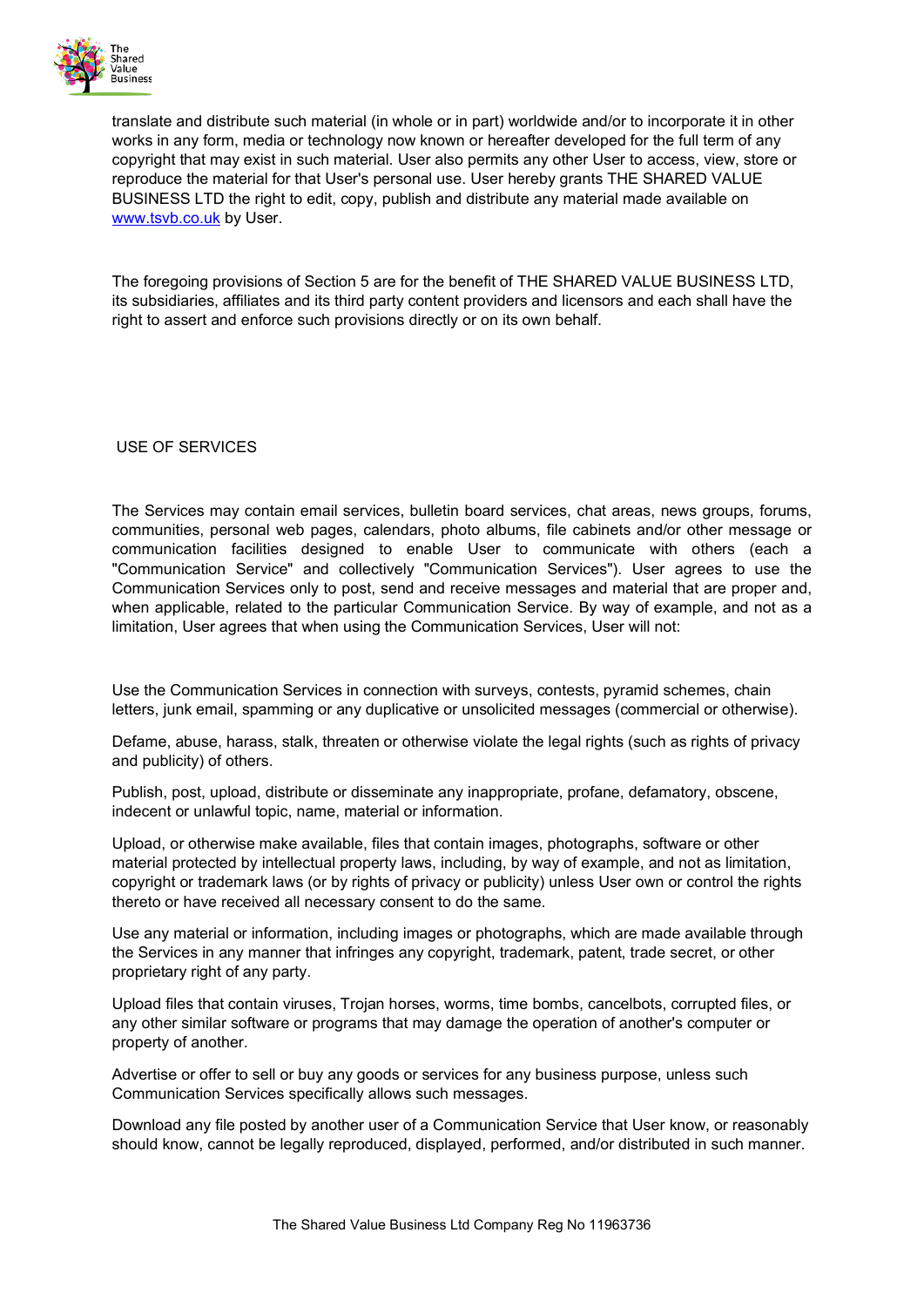

Falsify or delete any copyright management information, such as author attributions, legal or other proper notices or proprietary designations or labels of the origin or source of software or other material contained in a file that is uploaded.

Restrict or inhibit any other user from using and enjoying the Communication Services.

Violate any code of conduct or other guidelines which may be applicable for any particular Communication Service.

Harvest or otherwise collect information about others, including email addresses.

Violate any applicable laws or regulations.

Create a false identity for the purpose of misleading others.

Use, download or otherwise copy, or provide (whether or not for a fee) to a person or entity any directory of users of the Services or other user or usage information or any portion thereof.

THE SHARED VALUE BUSINESS LTD has no obligation to monitor the Communication Services. However, THE SHARED VALUE BUSINESS LTD reserves the right to review materials posted to the Communication Services and to remove any materials in its sole discretion. THE SHARED VALUE BUSINESS LTD reserves the right to terminate User's access to any or all of the Communication Services at any time, without notice, for any reason whatsoever. THE SHARED VALUE BUSINESS LTD reserves the right at all times to disclose any information as it deems necessary to satisfy any applicable law, regulation, legal process or governmental request, or to edit, refuse to post or to remove any information or materials, in whole or in part, in THE SHARED VALUE BUSINESS LTD's sole discretion.

Materials uploaded to the Communication Services may be subject to posted limitations on usage, reproduction and/or dissemination; User is responsible for adhering to such limitations if User downloads the materials.

Always use caution when giving out any personally identifiable information in any Communication Services. THE SHARED VALUE BUSINESS LTD does not control or endorse the content, messages or information found in any Communication Services and, therefore, THE SHARED VALUE BUSINESS LTD specifically disclaims any liability with regard to the Communication Services and any actions resulting from User's participation in any Communication Services. Managers and hosts are not authorized THE SHARED VALUE BUSINESS LTD spokespersons, and their views do not necessarily reflect those of THE SHARED VALUE BUSINESS LTD

#### MEMBER ACCOUNT, PASSWORD, AND SECURITY

If any of the Services requires User to open an account, User must complete the registration process by providing THE SHARED VALUE BUSINESS LTD with current, complete and accurate information as prompted by the applicable registration form. User also will choose a password and a user name. User is entirely responsible for maintaining the confidentiality of User's password and account. Furthermore, User is entirely responsible for any and all activities that occur under User's account. User agrees to notify THE SHARED VALUE BUSINESS LTD immediately of any unauthorized use of User's account or any other breach of security. THE SHARED VALUE BUSINESS LTD will not be liable for any loss that User may incur as a result of someone else using User's password or account, either with or without User's knowledge. However, User could be held liable for losses incurred by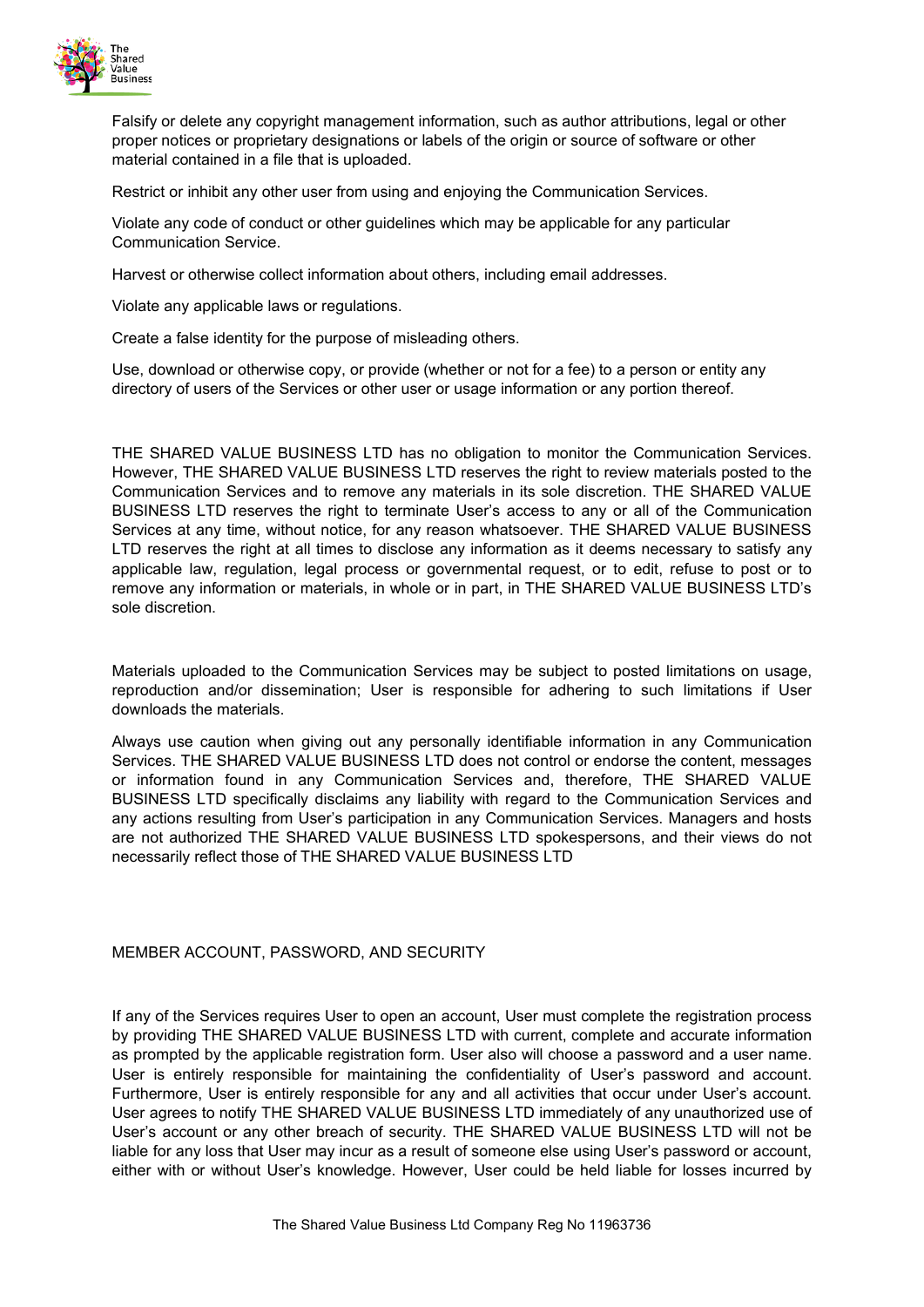

THE SHARED VALUE BUSINESS LTD or another party due to someone else using User's account or password. User may not use anyone else's account at any time, without the permission of the account holder.

NOTICE SPECIFIC TO SOFTWARE AVAILABLE ON THIS YOUR WEBSITE ADDRESS

Any software that is made available to download from the Services ("Software") is the copyrighted work of THE SHARED VALUE BUSINESS LTD and/or its suppliers. Use of the Software is governed by the terms of the end user license agreement, if any, which accompanies or is included with the Software ("License Agreement"). An end user will be unable to install any Software that is accompanied by or includes a License Agreement, unless he or she first agrees to the License Agreement terms.

The Software is made available for download solely for use by end users according to the License Agreement. Any reproduction or redistribution of the Software not in accordance with the License Agreement is expressly prohibited by law, and may result in severe civil and criminal penalties. Violators will be prosecuted to the maximum extent possible.

WITHOUT LIMITING THE FOREGOING, COPYING OR REPRODUCTION OF THE SOFTWARE TO ANY OTHER SERVER OR LOCATION FOR FURTHER REPRODUCTION OR REDISTRIBUTION IS EXPRESSLY PROHIBITED, UNLESS SUCH REPRODUCTION OR REDISTRIBUTION IS EXPRESSLY PERMITTED BY THE LICENSE AGREEMENT ACCOMPANYING SUCH SOFTWARE. THE SOFTWARE IS WARRANTED, IF AT ALL, ONLY ACCORDING TO THE TERMS OF THE LICENSE AGREEMENT. EXCEPT AS WARRANTED IN THE LICENSE AGREEMENT, [YOUR COMPANY NAME] HEREBY DISCLAIMS ALL WARRANTIES AND CONDITIONS WITH REGARD TO THE SOFTWARE, INCLUDING ALL WARRANTIES AND CONDITIONS OF MERCHANTABILITY, WHETHER EXPRESS, IMPLIED OR STATUTORY, FITNESS FOR A PARTICULAR PURPOSE, TITLE AND NON-INFRINGEMENT.

FOR YOUR CONVENIENCE, [YOUR COMPANY NAME] MAY MAKE AVAILABLE AS PART OF THE SERVICES OR IN ITS SOFTWARE PRODUCTS, TOOLS AND UTILITIES FOR USE AND/OR DOWNLOAD. [YOUR COMPANY NAME] DOES NOT MAKE ANY ASSURANCES WITH REGARD TO THE ACCURACY OF THE RESULTS OR OUTPUT THAT DERIVES FROM SUCH USE OF ANY SUCH TOOLS AND UTILITIES. PLEASE RESPECT THE INTELLECTUAL PROPERTY RIGHTS OF OTHERS WHEN USING THE TOOLS AND UTILITIES MADE AVAILABLE ON THE SERVICES.

# NOTICE SPECIFIC TO DOCUMENTS AVAILABLE ON THIS YOUR WEBSITE ADDRESS

Permission to use Documents (such as white papers, press releases, datasheets and FAQs) from the Services is granted, provided that (1) the below copyright notice appears in all copies and that both the copyright notice and this permission notice appear, (2) use of such Documents from the Services is for informational and non-commercial or personal use only and will not be copied or posted on any network computer or broadcast in any media, and (3) no modifications of any Documents are made. Accredited educational institutions, such as universities, private/public colleges, and state community colleges, may download and reproduce the Documents for distribution in the classroom. Distribution outside the classroom requires express written permission. Use for any other purpose is expressly prohibited by law, and may result in severe civil and criminal penalties. Violators will be prosecuted to the maximum extent possible.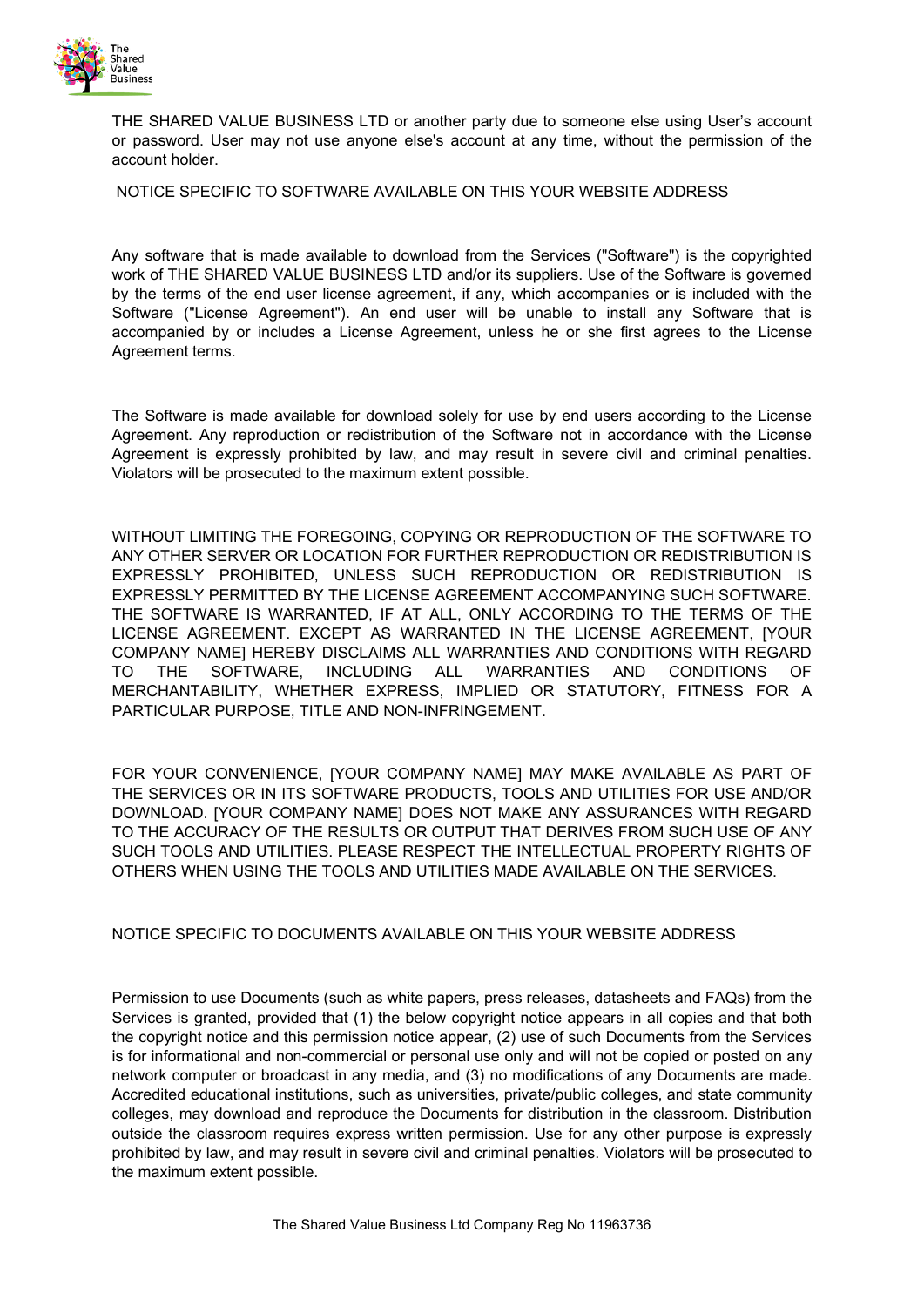

THE SHARED VALUE BUSINESS LTD AND/OR ITS RESPECTIVE SUPPLIERS MAKE NO REPRESENTATIONS ABOUT THE SUITABILITY OF THE INFORMATION CONTAINED IN THE DOCUMENTS AND RELATED GRAPHICS PUBLISHED AS PART OF THE SERVICES FOR ANY PURPOSE. ALL SUCH DOCUMENTS AND RELATED GRAPHICS ARE PROVIDED "AS IS" WITHOUT WARRANTY OF ANY KIND. [YOUR COMPANY NAME] AND/OR ITS RESPECTIVE SUPPLIERS HEREBY DISCLAIM ALL WARRANTIES AND CONDITIONS WITH REGARD TO THIS INFORMATION, INCLUDING ALL WARRANTIES AND CONDITIONS OF MERCHANTABILITY, WHETHER EXPRESS, IMPLIED OR STATUTORY, FITNESS FOR A PARTICULAR PURPOSE, TITLE AND NON-INFRINGEMENT. IN NO EVENT SHALL [YOUR COMPANY NAME] AND/OR ITS RESPECTIVE SUPPLIERS BE LIABLE FOR ANY SPECIAL, INDIRECT OR CONSEQUENTIAL DAMAGES OR ANY DAMAGES WHATSOEVER RESULTING FROM LOSS OF USE, DATA OR PROFITS, WHETHER IN AN ACTION OF CONTRACT, NEGLIGENCE OR OTHER TORTIOUS ACTION, ARISING OUT OF OR IN CONNECTION WITH THE USE OR PERFORMANCE OF INFORMATION AVAILABLE FROM THE SERVICES.

THE DOCUMENTS AND RELATED GRAPHICS PUBLISHED ON THE SERVICES COULD INCLUDE TECHNICAL INACCURACIES OR TYPOGRAPHICAL ERRORS. CHANGES ARE PERIODICALLY ADDED TO THE INFORMATION HEREIN. [YOUR COMPANY NAME] AND/OR ITS RESPECTIVE SUPPLIERS MAY MAKE IMPROVEMENTS AND/OR CHANGES IN THE PRODUCT(S) AND/OR THE PROGRAM(S) DESCRIBED HEREIN AT ANY TIME.

# NOTICES REGARDING SOFTWARE, DOCUMENTS AND SERVICES AVAILABLE ON THIS SITE

IN NO EVENT SHALL THE SHARED VALUE BUSINESS LTD AND/OR ITS RESPECTIVE SUPPLIERS BE LIABLE FOR ANY SPECIAL, INDIRECT OR CONSEQUENTIAL DAMAGES OR ANY DAMAGES WHATSOEVER RESULTING FROM LOSS OF USE, DATA OR PROFITS, WHETHER IN AN ACTION OF CONTRACT, NEGLIGENCE OR OTHER TORTIOUS ACTION, ARISING OUT OF OR IN CONNECTION WITH THE USE OR PERFORMANCE OF SOFTWARE, DOCUMENTS, PROVISION OF OR FAILURE TO PROVIDE SERVICES, OR INFORMATION AVAILABLE FROM THE SERVICES.

# MATERIALS PROVIDED TO THE SHARED VALUE BUSINESS LTD OR POSTED AT ANY OF ITS YOUR WEBSITE ADDRESSS

THE SHARED VALUE BUSINESS LTD does not claim ownership of the materials User provide to THE SHARED VALUE BUSINESS LTD (including feedback and suggestions) or post, upload, input or submit to any Services or its associated services for review by the general public, or by the members of any public or private community, (each a "Submission" and collectively "Submissions"). However, by posting, uploading, inputting, providing or submitting ("Posting") User's Submission User is granting THE SHARED VALUE BUSINESS LTD, its affiliated companies and necessary sublicensees permission to use User's Submission in connection with the operation of their Internet businesses (including, without limitation, all THE SHARED VALUE BUSINESS LTD Services), including, without limitation, the license rights to: copy, distribute, transmit, publicly display, publicly perform, reproduce, edit, translate and reformat User's Submission; to publish User's name in connection with User's Submission; and the right to sublicense such rights to any supplier of the Services.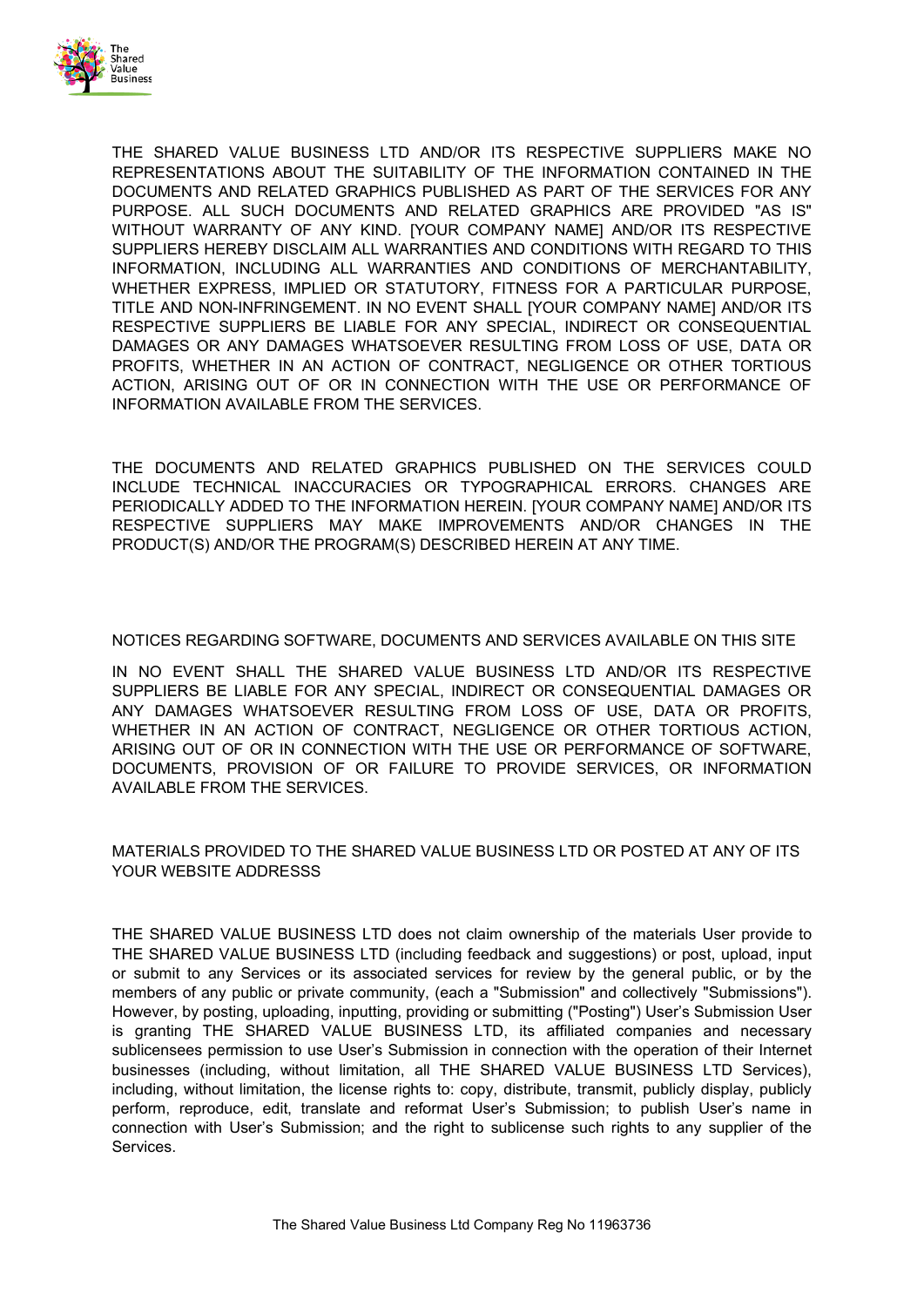

No compensation will be paid with respect to the use of User's Submission, as provided herein. THE SHARED VALUE BUSINESS LTD is under no obligation to post or use any Submission User may provide and THE SHARED VALUE BUSINESS LTD may remove any Submission at any time in its sole discretion. By Posting a Submission User warrants and represents to own or otherwise control all of the rights to User's Submission as described in these Terms of Use including, without limitation, all the rights necessary for User to provide, post, upload, input or submit the Submissions.

In addition to the warranty and representation set forth above, by Posting a Submission that contain images, photographs, pictures or that are otherwise graphical in whole or in part ("Images"), User warrant and represent that (a) User is the copyright owner of such Images, or that the copyright owner of such Images has granted User permission to use such Images or any content and/or images contained in such Images consistent with the manner and purpose of User's use and as otherwise permitted by these Terms of Use and the Services, (b) User have the rights necessary to grant the licenses and sublicenses described in these Terms of Use, and (c) that each person depicted in such Images, if any, has provided consent to the use of the Images as set forth in these Terms of Use, including, by way of example, and not as a limitation, the distribution, public display and reproduction of such Images. By Posting Images, User is granting (a) to all members of User's private community (for each such Images available to members of such private community), and/or (b) to the general public (for each such Images available anywhere on the Services, other than a private community), permission to use User's Images in connection with the use, as permitted by these Terms of Use, of any of the Services, (including, by way of example, and not as a limitation, making prints and gift items which include such Images), and including, without limitation, a nonexclusive, world-wide, royalty-free license to: copy, distribute, transmit, publicly display, publicly perform, reproduce, edit, translate and reformat User's Images without having User's name attached to such Images, and the right to sublicense such rights to any supplier of the Services. The licenses granted in the preceding sentences for a Images will terminate at the time User completely remove such Images from the Services, provided that, such termination shall not affect any licenses granted in connection with such Images prior to the time User completely remove such Images. No compensation will be paid with respect to the use of User's Images.

THE SHARED VALUE BUSINESS LTD is a distributor (and not a publisher) of content supplied by third parties and Users. Accordingly, THE SHARED VALUE BUSINESS LTD has no more editorial control over such content than does a public library, bookstore, or newsstand. Any opinions, advice, statements, services, offers, or other information or content expressed or made available by third parties, including information providers, Users or any other user of [www.tsvb.co.uk](http://www.onescmedia.co.uk/) are those of the respective author(s) or distributor(s) and not of THE SHARED VALUE BUSINESS LTD Neither THE SHARED VALUE BUSINESS LTD nor any third-party provider of information guarantees the accuracy, completeness, or usefulness of any content, nor its merchantability or fitness for any particular purpose.

In many instances, the content available through [www.tsvb.co.uk](http://www.onescmedia.co.uk/) represents the opinions and judgments of the respective information provider, User, or other user not under contract with THE SHARED VALUE BUSINESS LTD. THE SHARED VALUE BUSINESS LTD neither endorses nor is responsible for the accuracy or reliability of any opinion, advice or statement made on [www.tsvb.co.uk](http://www.onescmedia.co.uk/) by anyone other than authorized THE SHARED VALUE BUSINESS LTD employee spokespersons while acting in their official capacities. Under no circumstances will THE SHARED VALUE BUSINESS LTD be liable for any loss or damage caused by a User's reliance on information obtained through [www.tsvb.co.uk](http://www.onescmedia.co.uk/) It is the responsibility of User to evaluate the accuracy, completeness or usefulness of any information, opinion, advice or other content available through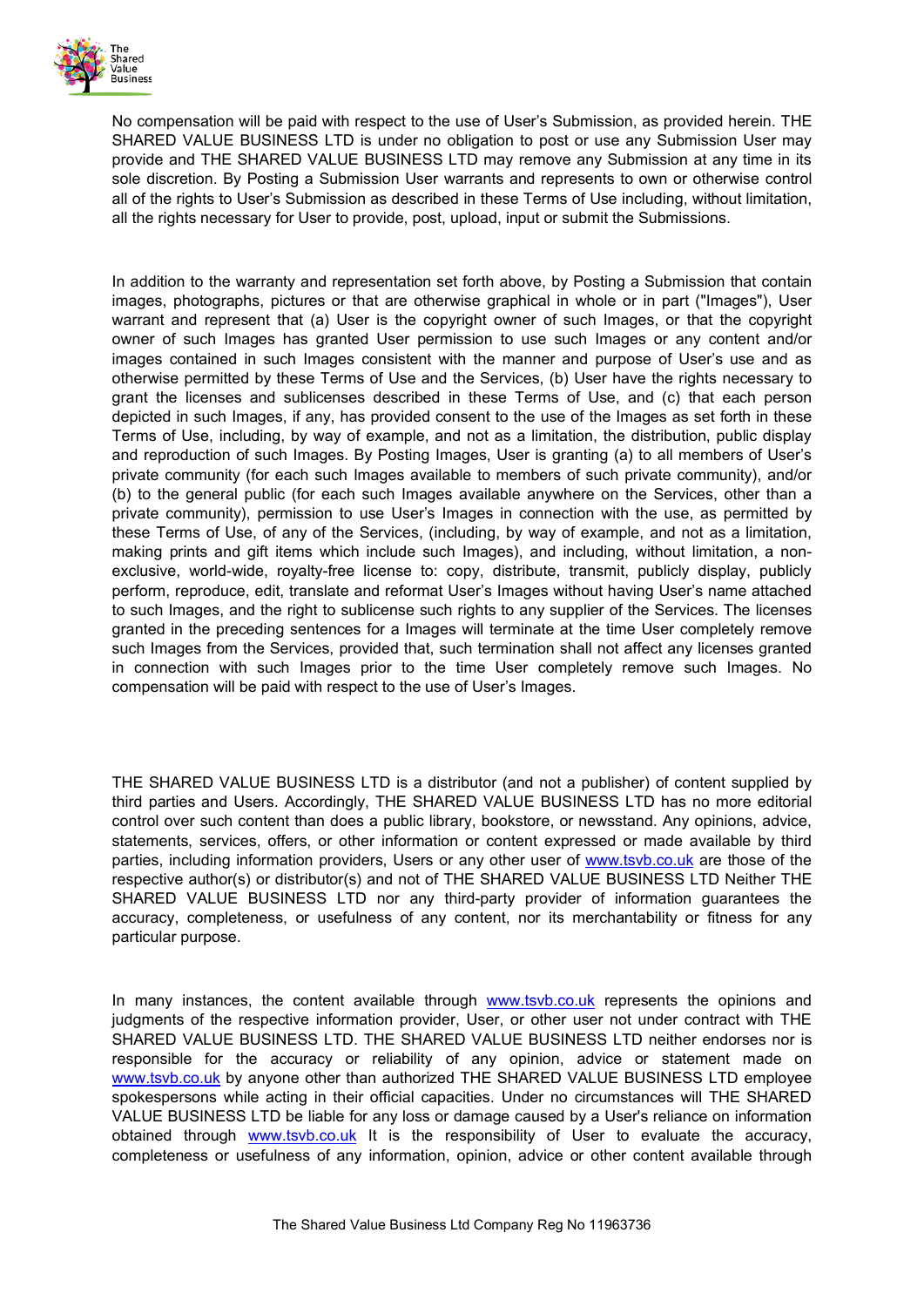

THE SHARED VALUE BUSINESS LTD. Please seek the advice of professionals, as appropriate, regarding the evaluation of any specific information, opinion, advice or other content.

UNSOLICITED IDEA SUBMISSION POLICY

THE SHARED VALUE BUSINESS LTD OR ANY OF ITS EMPLOYEES DO NOT ACCEPT OR CONSIDER UNSOLICITED IDEAS, INCLUDING IDEAS FOR NEW ADVERTISING CAMPAIGNS, NEW PROMOTIONS, NEW PRODUCTS OR TECHNOLOGIES, PROCESSES, MATERIALS, MARKETING PLANS OR NEW PRODUCT NAMES. PLEASE DO NOT SEND ANY ORIGINAL CREATIVE ARTWORK, SAMPLES, DEMOS, OR OTHER WORKS. THE SOLE PURPOSE OF THIS POLICY IS TO AVOID POTENTIAL MISUNDERSTANDINGS OR DISPUTES WHEN [YOUR COMPANY NAME]'S PRODUCTS OR MARKETING STRATEGIES MIGHT SEEM SIMILAR TO IDEAS SUBMITTED TO THE SHARED VALUE BUSINESS LTD SO, PLEASE DO NOT SEND YOUR UNSOLICITED IDEAS TO THE SHARED VALUE BUSINESS LTD OR ANYONE AT THE SHARED VALUE BUSINESS LTD IF, DESPITE OUR REQUEST THAT YOU NOT SEND US YOUR IDEAS AND MATERIALS, YOU STILL SEND THEM, PLEASE UNDERSTAND THAT THE SHARED VALUE BUSINESS LTD MAKES NO ASSURANCES THAT YOUR IDEAS AND MATERIALS WILL BE TREATED AS CONFIDENTIAL OR PROPRIETARY.

# MONITORING

THE SHARED VALUE BUSINESS LTD shall have the right, but not the obligation, to monitor the content of [www.tsvb.co.uk,](http://www.onescmedia.co.uk/) including chat rooms and forums, to determine compliance with this Agreement and any operating rules established by THE SHARED VALUE BUSINESS LTD and to satisfy any law, regulation or authorized government request. THE SHARED VALUE BUSINESS LTD shall have the right in its sole discretion to edit, refuse to post or remove any material submitted to or posted on [www.tsvb.co.uk](http://www.onescmedia.co.uk/) Without limiting the foregoing, THE SHARED VALUE BUSINESS LTD shall have the right to remove any material that THE SHARED VALUE BUSINESS LTD in its sole discretion, finds to be in violation of the provisions hereof or otherwise objectionable.

#### INDEMNIFICATION

User agrees to defend, indemnify and hold harmless THE SHARED VALUE BUSINESS LTD its affiliates and their respective directors, officers, employees and agents from and against all claims and expenses, including attorneys' fees, arising out of the use of THE SHARED VALUE BUSINESS LTD by User or User's Account.

# **TERMINATION**

Either THE SHARED VALUE BUSINESS LTD or User may terminate this Agreement at any time. Without limiting the foregoing, THE SHARED VALUE BUSINESS LTD shall have the right to immediately terminate User's Account in the event of any conduct by User which THE SHARED VALUE BUSINESS LTD in its sole discretion, considers to be unacceptable, or in the event of any breach by User of this Agreement.